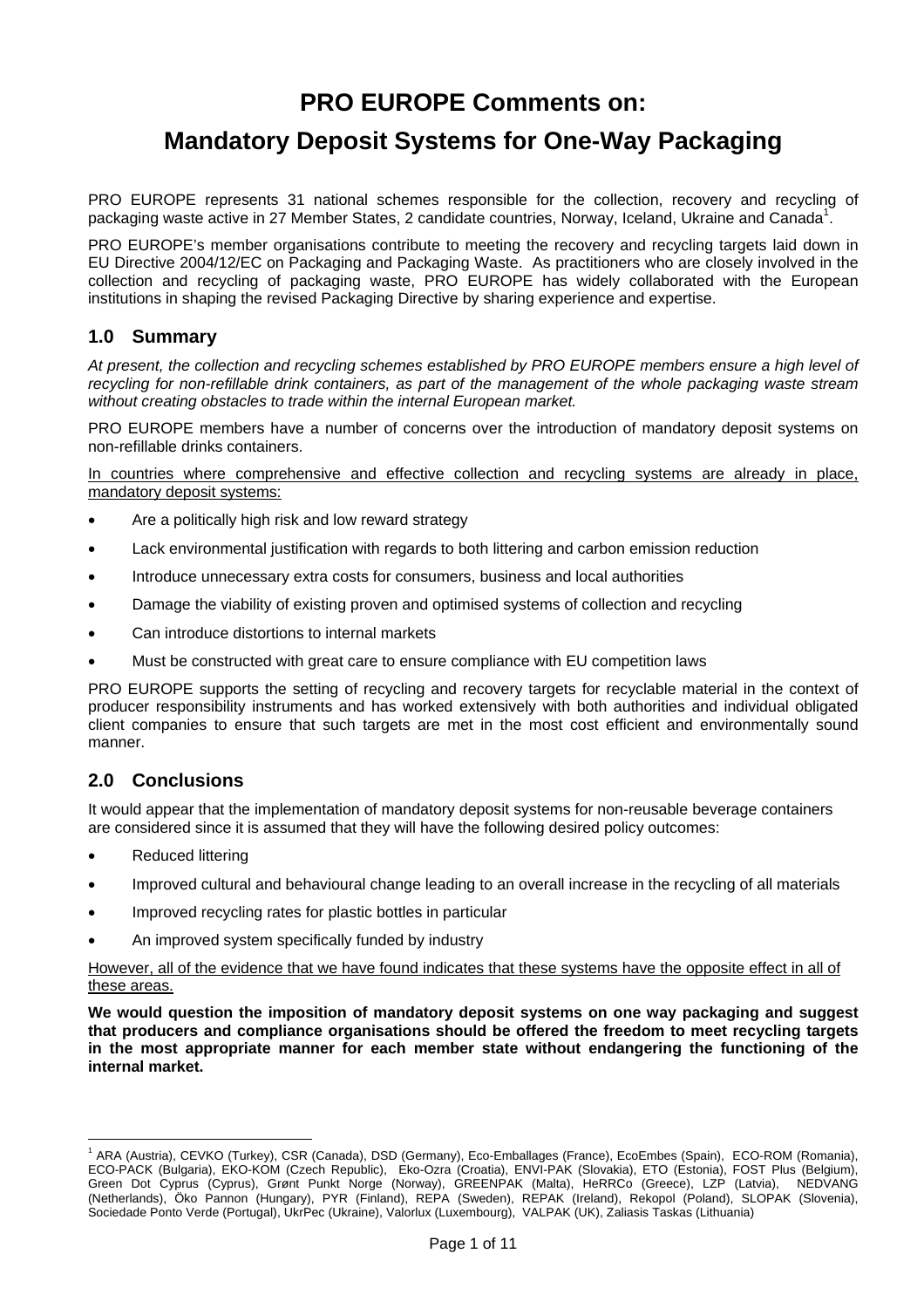## **3.0 Introduction**

Information concerning the relative advantages and disadvantages of deposit systems for non-reusable beverage containers has become confused in recent years with supporters of such initiatives presenting a somewhat one sided argument in favour of 'bottle bills'. These arguments often use data from countries or states where no alternative material collection system exists and do not consider some of the unintended consequences that can arise from the imposition of such legislation. It is therefore our aim in this paper to present a balanced opinion of the pros and cons of the implementation of deposit legislation.

Mandatory deposit systems for non-reusable beverage containers have effects in the following areas:

#### **Policy**

- Public attitudes, satisfaction levels and behaviours
- Consumer costs and cost distribution through socioeconomic groups
- Other political consequences

#### **Environmental**

- **Littering**
- Recycling rates and the wider 'carbon agenda'

#### **Commercial**

- Business and Local Authority costs
- Administration for both business and Government agencies
- Internal market and cross border competition

#### **EU law**

Requirements for Member States when implementing such legislation

We will therefore examine each of these areas in greater depth

## **4.0 Policy Effects**

For the average consumer living in an area where a selective kerbside collection system exists i.e. almost all EU Member States, deposit systems for non-reusable beverage containers are not popular. There are numerous reasons why this is the case.

- (i) Existing systems rely on consumers to separate their waste into numerous streams in order that it can be separately collected for recycling. Although this can at times be onerous, it has become a part of the national culture for many mature recycling systems. If consumers are further required to separate another waste stream which must be dealt with in a special way and deposited away from the home, this not only confuses consumers but also means additional effort. Experience in Germany has shown that this reduces the willingness of consumers to continue separating waste and causes resentment against those who implemented the new requirement.
- (ii) Operational and IT problems preventing the recovery of deposits, especially in the start up phases of systems which rely on reverse vending machines frequently cause delays and frustration for the public.
- (iii) Collecting deposits on beverage containers is often an unpleasant experience. Most consumers will aim to return their beverage containers at a supermarket during their weekly shopping trip. Since most consumers also shop at similar times, this has lead to long queues at reverse vending machines for example on Friday evenings and Saturday mornings. This annoyance can be further exacerbated by the fact that in general people do not wish to queue alongside bin scavengers.
- (iv) Bin scavenging, often by homeless people, is common in countries operating deposit systems for nonreusable beverage containers. This creates extra litter around public litter receptacles and consequent public annoyance.
- (v) Deposit systems never achieve a 100% bottle return rate and even though it can be argued that any extra cost incurred in an initial purchase through also paying for a deposit can be recovered by returning the bottle consumer perceptions do not reflect this. The belief of many where such systems are imposed are that the deposit represents an extra government tax, which is obviously not popular.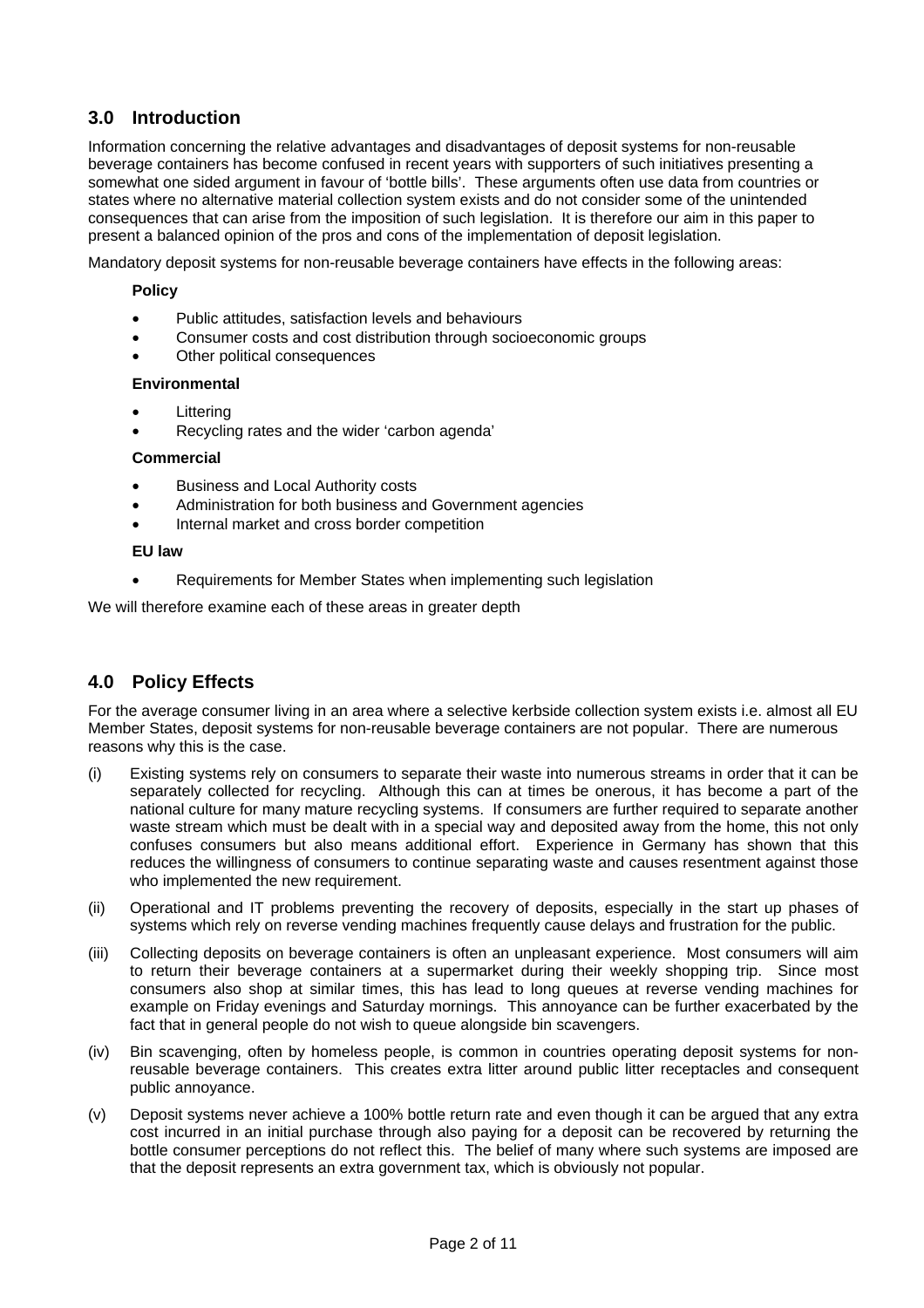- (vi) Even though deposits can be recovered by consumers there are other system costs associated with deposit systems which consumers cannot influence and which cause both beverage and other food item prices to increase. These costs, including system administration and loss of local authority material revenue are dealt with later.
- (vii) Deposit systems have a disproportionate impact on lower income families. For those purchasing beverages from the lower end of the cost spectrum, the deposit represents a comparatively higher percentage of the item cost. In addition, it is usually the less privileged consumers who have least access to transport making it additionally more difficult for them to recover their deposit money.
- (viii) When consumers discover the detrimental environmental effects (discussed below) and other negative impacts of deposit systems – usually from a newspaper 'expose' article the deposit system can become the cause of even greater resentment to the public.
- (ix) Implementation of a deposit system is extremely costly in time (administrative burdens discussed below), and money. In order for consumers to have adequate access to reverse vending machines to recover their deposits a great deal of money must be spent on IT systems and reverse vending machines. In addition a good deal of 'political capital' must be expended with supporting politicians gathering a high public profile in the run to the implementation of the new system. All of these factors make it exceedingly difficult to revert back to a non-deposit situation since this would mean the wastage of large amounts of effort and money and cause considerable political embarrassment.
- (x) The physical act of returning bottles to reverse vending machines give a strong psychological reminder to consumers of which administration was responsible for the implementation of the deposit system in the first place. And since deposit systems are unpopular with most consumers, this re-enforces a negative opinion of the system's supporters every time bottles are returned.

'Perfect' implementation would require no IT or administration problems and a comprehensive network of reverse vending machines available as soon as the deposit mechanism is applied at retail outlets. However, the other factors above, along with discontent caused by initial resentment at having to change routines make deposit systems a politically high risk strategy. In addition, the extra burdens and costs in both public and private administration, detrimental environmental effects in carbon reduction and littering also means that implementing deposit systems offers little chance of political reward.

## **5.0 Environmental Effects**

## **5.1 Littering**

Drink containers represent a small but highly visible part of all litter and PRO EUROPE would absolutely agree that the elimination of littering is a highly desirable aim.

Numerous studies have shown that the average share of packaging waste in the overall litter stream is approx 6% with beverage packaging waste accounting for approx 0.45 % of total litter. The largest fraction of the overall litter stream consists of cigarette butts, organic waste and non-packaging litter<sup>2</sup>[.](#page-2-0) However, measuring and reporting quantities of litter is fraught with problems since figures are commonly reported by weight, number of items gathered and even volume and visible impact.

There is no doubt that the introduction of deposit systems can reduce beverage container litter, however, their effects on the litter stream as a whole is not totally positive. Firstly, the activities of bin scavengers in public places can have the Nett effect of increasing litter since they will frequently empty an entire bin whilst searching for deposit bottles. Secondly, the deposit system does not affect fundamental behaviours, hence although deposit bottles may disappear from the litter stream, littering remains similar to their previous levels but with a change of composition.

Much research has been done into potential policy initiatives which could effectively tackle the problem of litter. In a recent study reasons for littering were fond to be "by mistake" or "inadvertently" (65%) followed by "lack of infrastructure" (38%) and imitation  $(35%)^3$ [.](#page-2-1)

In the UK the "Keep Britain Tidy" anti-littering organisation has been active in this field since 195[4](#page-2-2)<sup>4</sup> and has conducted much research into the quantities, composition and effective means of reducing litter in the UK. We would strongly recommend that those considering the implementation of policy tools aimed at reducing litter contact Encams (the charity who run the 'Keep Britain Tidy' campaign) and review the research and policy

 $\overline{a}$ 

<span id="page-2-0"></span> $\frac{2}{3}$  Eco Emballages Study + Study of University of Vienna<br> $\frac{3}{3}$  "Descention of Litterian", our review corried out by Eco Emb

<span id="page-2-1"></span><sup>&</sup>quot;Perception of Littering", survey carried out by Eco Emballages in France in June 2006 among 1000 persons over 15 years

<span id="page-2-2"></span>http://www.encams.org/home/index.asp?nav=top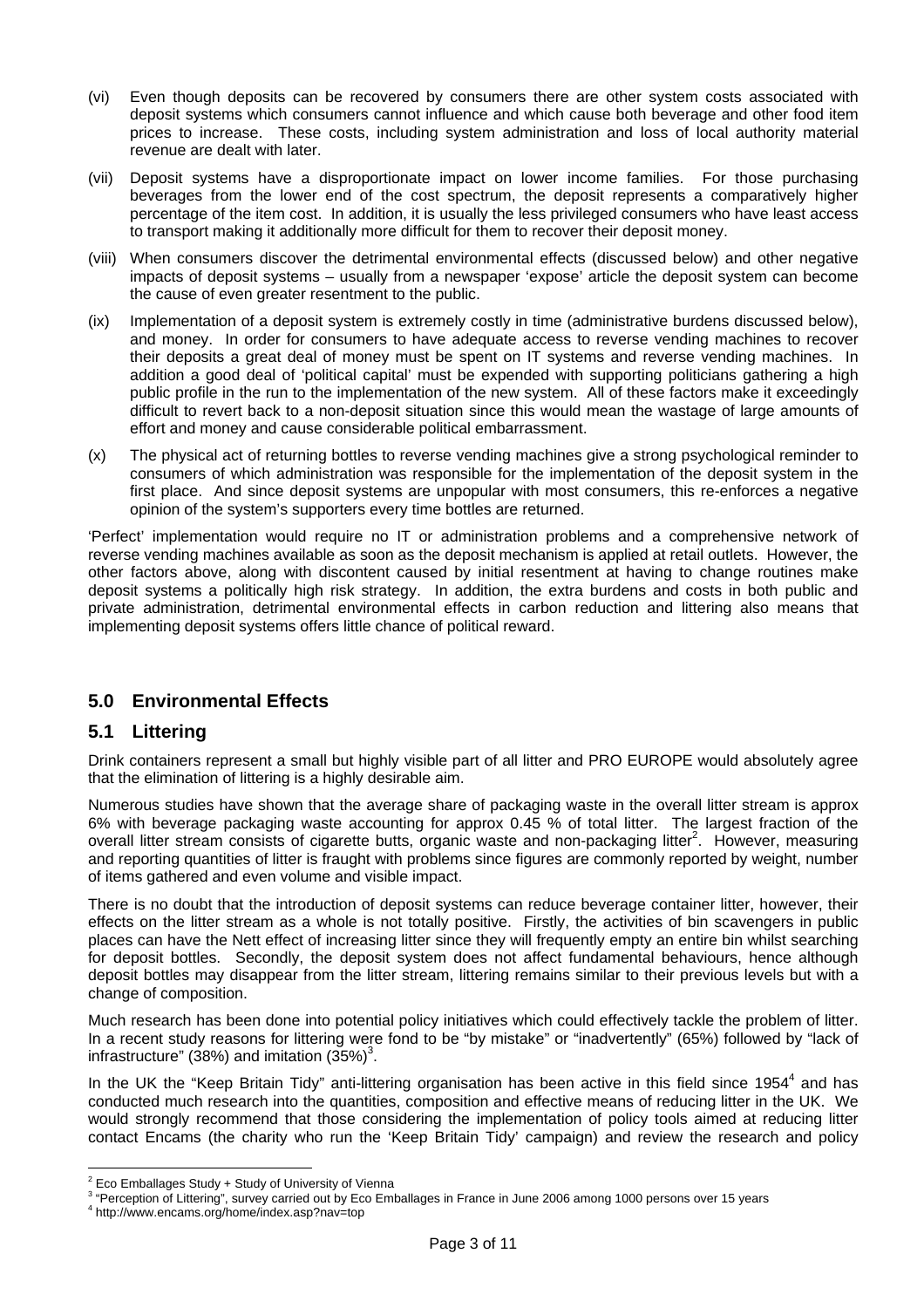recommendations available on their website. However, in broad summary, their research into general littering makes the following conclusions $5$ :

#### **Key findings**

- *Nearly half of the general population (48%) admit to dropping litter.*
- *People thought that some forms of litter were more acceptable than others. They said it was okay to drop apple cores because they broke down into the environment. Glass bottles, dog excrement and clinical waste, on the other hand, were not okay because they posed a threat to public health.*
- *Despite the fact that all of the people who took part in this research admitted to dropping litter, they blamed the litter problem on teenagers and school children.*
- *People who litter could be divided into five segments according to their attitudes and behaviour. Beautifully Behaved (43% of the litter dropping population) dropped apple cores and small pieces of paper, but little else, and often did not see this as a problem. Justifiers (the second biggest group at 25%) justified their behaviour by saying that everyone else was doing it and blamed the lack of bins for their littering. Life's Too Short and Am I Bothered (together these two segments comprised 12% of the litter dropping population) had a complete disregard for the consequences of littering.*
- *However, while Life's Too Short were aware that dropping litter was wrong, Am I Bothered? didn't care if it was. Guilty (10% of the total litter dropping population) felt guilty about littering but found litter inconvenient to carry so dropped it in a furtive manner. Blamers (9% of the litter dropping population) blamed their littering on the council for their inadequate bin provision; also fast food operators; teenagers; and manufacturers for over packaging food and other goods.*
- *Over the past six years there has been a significant change in people's attitudes and behaviour towards litter. In 2001, dog owners did not clean up after their pets fouled in a public place. Six years later and the balanced had tipped. Not cleaning up after a dog had become a socially unacceptable behaviour.*
- *There was more awareness about litter in 2006 than in 2001. More people felt guilty about dropping litter and were more likely to notice and talk about the two biggest components of litter – smokers' materials and chewing gum. They were still dropping those items though. Car and fast food litter were also on the increase.*
- *[Different segments found different excuses for their littering. This means that to prevent littering as many different](#page-0-0)  approaches as possible should be adopted. Streets should be cleaned to a consistently high standard at all times of the day and night. There should be bins in the right places and information about what to do with litter in the event of a bin not being available or alternative disposal options.*

*Education and awareness raising campaigns can challenge attitudes towards litter and must be backed up by effective enforcement. For some litter droppers, enforcement is the only thing that will change their behaviour.* 

Encams' policy recommendations to tackle the problems of litter caused by food packaging waste consumed away from home, of which non-reusable beverage containers form a part, can be found in Annex (III).

Bearing in mind this large body of research and consequent policy recommendations, we feel that the association of litter reduction with the introduction of mandatory deposit systems is misleading. The main conclusions from all studies that we are aware of are that consumer education, rigorous enforcement of antilittering laws and the availability of litter receptacles are the most important factors affecting litter levels.

PRO EUROPE and its members already run educational programs<sup>[6](#page-3-1)</sup> in this area and are ready to co-operate with authorities and industry further. In addition, we would suggest that increasing the number of city centre collection containers allowing the separate collection of different material streams would not only reduce litter but also increase recycling rates.

### **5.2 Carbon Emissions**

#### **Comparison with Selective Collection Systems**

Where no selective household collection system exists for dry recyclable materials, the introduction of a deposit system can increase recovery and recycling rates. However, where a selective kerbside collection system exists i.e. almost all EU Member States, deposit systems for non-reusable beverage containers do not result in

 $\overline{a}$ 5 Available at http://www.encams.org/views/main.asp?pageid=266 6

<span id="page-3-1"></span><span id="page-3-0"></span><sup>&</sup>quot;Environmental Education – the path to Sustainable Development", PRO EUROPE 2005/2006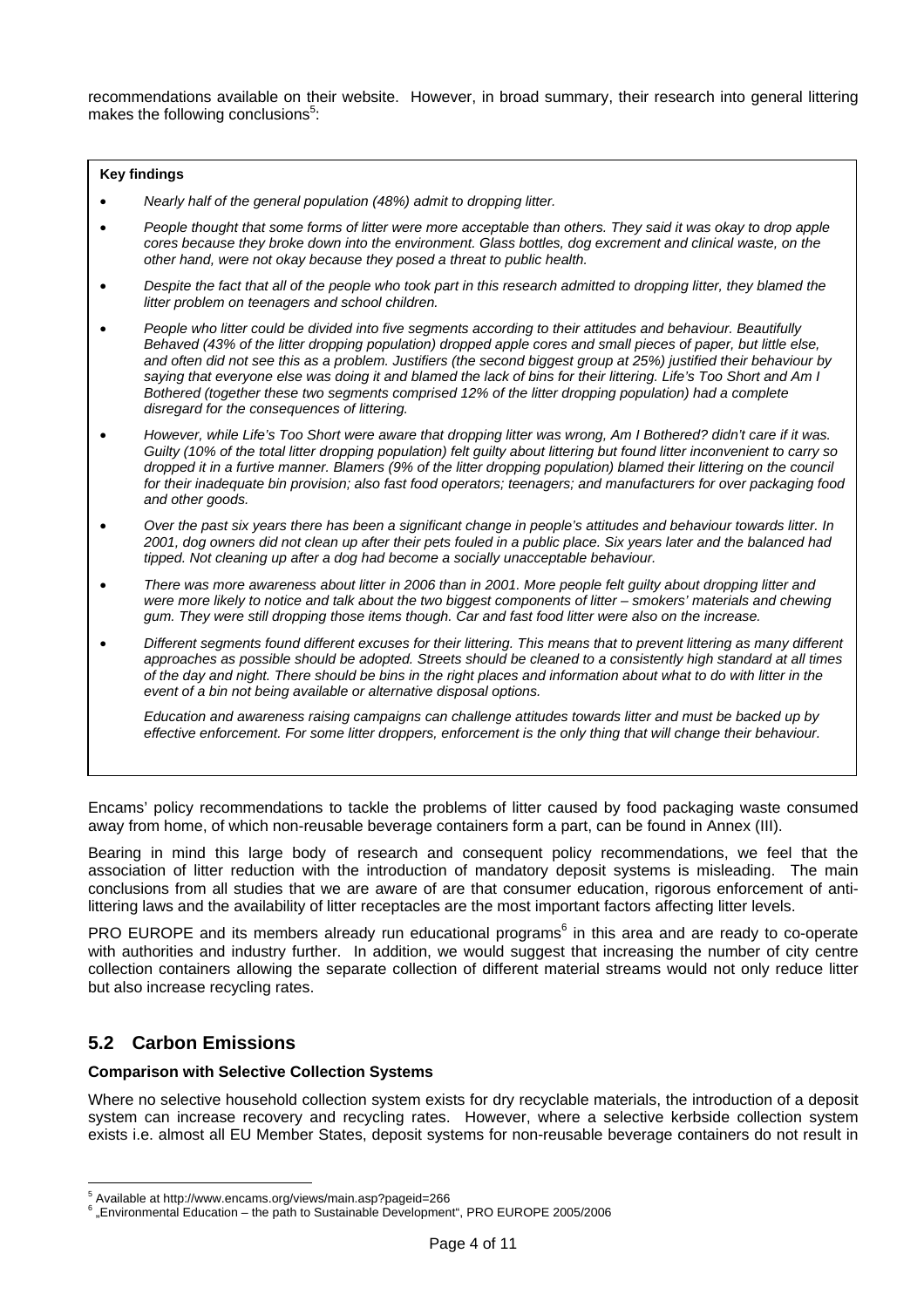higher recycling rates. In addition, the operation of a selective collection system alone leads to higher recovery and recycling rates than the operation of a deposit system alone.

[Analysis of the recovery and recycling rates achieved for used packaging in 2004 in the member states by the European Commission show that e.g. Denmark has one of the lowest recycling results for plastics, paper and metal packaging within the European Union<sup>[7](#page-4-0)</sup>.]

In fact, deposit systems can damage the efficiency of operation of an existing selective collection system, and increase overall carbon emissions since:

- Deposit systems lead to a reduced consumer willingness to recycle at home.
- Overall collected material quality worsens since plastic bottles collected at kerbside are separated by polymer whereas mixed polymer bottles collected in reverse vending machines are shredded together thereby reducing recycling opportunities.
- For the introduction of deposit systems, new transport systems have to be set up, resulting in increased fuel consumption, traffic congestion and  $CO<sub>2</sub>$  emissions. [Corroborated by a research study from PETCORE<sup>[8](#page-4-1)</sup>]

#### **Changes in Consumption Trends**

Even though there is no proven environmental benefit in favouring refillable compared to one-way packaging, supporters of mandatory deposit systems still cite their introduction as a means of benefiting the environment by increasing usage rates of refillable containers. In fact this is also a questionable claim.

Firstly, reusable beverage containers are not universally better for the environment than one way drinks containers. Their relative merits depend on the number of trips and average distances transported between filling, consumption, collection and reuse. Secondly, analysis shows that deposit laws do not necessarily increase the market share of refillable containers.

Studies in Sweden and other countries using deposits for extended periods show that market shares of one way packaging is increasing year by year. In addition, in the German deposit system where there is a relatively high financial incentive for the return of packaging (0,25 €-Cents) the quota of refillable containers for main beverage sectors is decreasing after reaching a short peak during the initial introductory phase of the deposit system.<sup>[9](#page-4-2)</sup>. The same counts for Denmark where the refillable quota dropped from 2006 to 2007 from 78% to 69%.

#### **Packaging Minimisation**

The concept of producer responsibility places obligations on those producers who have a degree of control over the quantities, composition and design of packaged products for the collection and recycling of their products or packaging at the end of their life – it is the practical way by which the EU implements the "polluter pays" principle.

In addition to increasing recovery rates, one of the objectives of producer responsibility legislation is to encourage producers to reduce the quantity and improve the environmental impacts of the products for which they carry some responsibility and that end up in the national waste stream and in this respect it has proven successful in many member states $11$ .

With mandatory deposit systems for one-way-packaging the producer has no incentive to reduce the quantity of packaging that he places on the market since the link that is created with producer responsibility legislation between the material produces and the price he pays for their recovery at end of life is completely severed.

## **6.0 Economic Effects**

#### **Effects on Business**

There are numerous financial consequences of deposit systems on business stakeholders with both winners and losers depending on their position within the supply chain. For example large retailers tend to benefit from un-collected deposits and also from the sale of collected bottles as a recycling feedstock (depending upon the legal ownership rules agreed during the setting up of the system). In Germany for example it is estimated that the large retail sector gains approx. €1bn per annum from the deposit system. Suppliers of reverse vending

<sup>&</sup>lt;sup>7</sup><br>http://ec.europa.eu/environment/waste/pdf/2004.xls<br><sup>8 </sup> "Warlda Israest PET Life Cycle Assessment....Che.y

<span id="page-4-1"></span><span id="page-4-0"></span><sup>&</sup>quot;Meritorious displaces of the Civile Civile Assessment – One way PET levels with refillable glass", PETCORE 2004

<span id="page-4-2"></span><sup>&</sup>lt;sup>9</sup> Andreas Rottke, Association of German Mineralwater Producer, Presentation during a seminar of ASCON dated 24.02.2007, see also Annex 2<br><sup>10</sup> EUWID Verpackung Nr 25 vom 13.06.2008, page 1 and 2<br><sup>11</sup> "Effective Packaging – Effective Prevention", PRO EUROPE 2004/2005

<span id="page-4-3"></span>

<span id="page-4-4"></span>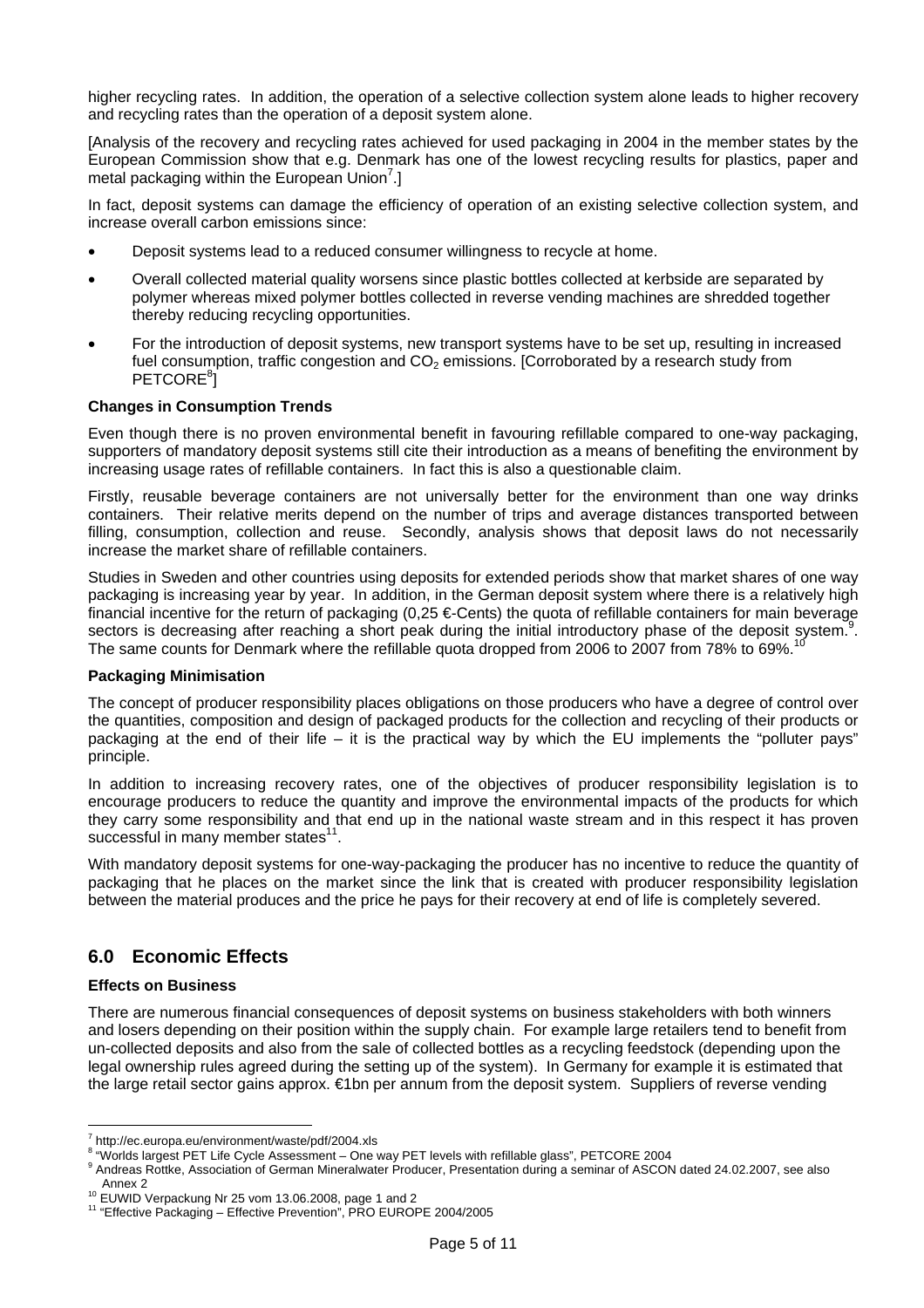equipment also benefit substantially from deposit systems since these are the predominant method employed by most countries for the re-distribution of collected deposit funds.

Manufacturers and fillers of beverage bottles remain revenue neutral from deposit fees but do face significant extra administration costs as well as management time and effort in producing data submissions for the deposit mechanisms to operate effectively.

Waste management companies benefit financially from the operation of new collection routes from the newly created bottle suppositories. However, this revenue is effectively reflected in lower material values offered to those collecting returned bottles – who tend to be Nett beneficiaries of the system. When examined as a whole, it is clear that the use of deposit systems used for the collection of beverage containers is considerably less efficient than when these are collected in conjunction with an existing kerbside collection system. As can be seen in Annex (I), deposit systems are 2-3 times more expensive per tonne of material to administer than selective collection, a result which has been confirmed by the PERCHARDS Study on behalf of the European Commission $12$ .

It is usual for deposit system to be administered by either monopoly or competing compliance organisations. If such schemes are already in existence and operating in other areas of environmental compliance (for example DSD in Germany) then they benefit from increased turnover from the set up of deposit systems.

### **Effects on Local Authorities**

Local authorities are affected significantly by the set up of deposit systems since they lose a large amount of material revenue from plastic bottles which are no longer deposited in household selective collection systems.

Information from Valpak Recycling Ltd which manages the dry recyclable material from a number of local authorities in the UK indicates that up to two thirds of local authority material revenue would be lost. Using approximate monthly figures for a typical local authority in the UK:

| <b>Material</b>        | Amount collected per<br>month<br>(tonnes) | Price (as collected from<br>local authority)<br>(£) | <b>Total monthly revenue</b><br>(£) |
|------------------------|-------------------------------------------|-----------------------------------------------------|-------------------------------------|
| Glass                  | 250                                       | 15                                                  | 3,750                               |
| Paper                  | 250                                       | 50                                                  | 1,250                               |
| Mixed cans             | 50                                        | 100                                                 | 5,000                               |
| <b>Plastic bottles</b> | 100                                       | 200                                                 | 20,000                              |

Although some of the plastic bottles currently collected at kerbside would not fall within the deposit system (e.g. detergents, shampoo bottles, milk), it is unlikely that a local authority could justify a continued collection of plastic bottles at kerbside if beverage containers were effectively removed from the material stream.

### **Market Effects**

Effects experienced through the imposition of mandatory deposit systems have shown a number of consequences on local markets:

- Consumers tend to try to avoid paying deposits by shifting to deposit free products. This includes shopping in stores across borders where mandatory deposits are not applied. Consequently, retailers in the border region are faced with tremendous loses due to 'customer migration'.
- Damage has been sustained by non-refillable packaging markets, for example can producers. This is because retailers wish to minimize their collection costs and hence have chosen in some cases to neither stock nor collect cans.
- Large supermarkets tend to be better equipped to cope with deposit systems than smaller retailers who usually have neither the space nor the finances to install reverse vending machines which means that they have to take back and check bottles manually.
- Large deposits can encourage fraudulent claims for bottles gathered across a national or state border from an area where no deposit system is in operation.

<span id="page-5-0"></span> $\overline{a}$  $12$  "PERCHARDS - Study on the progress of the implementation and impact of Directive 94/62/EC of the functioning of the Internal Market", page 129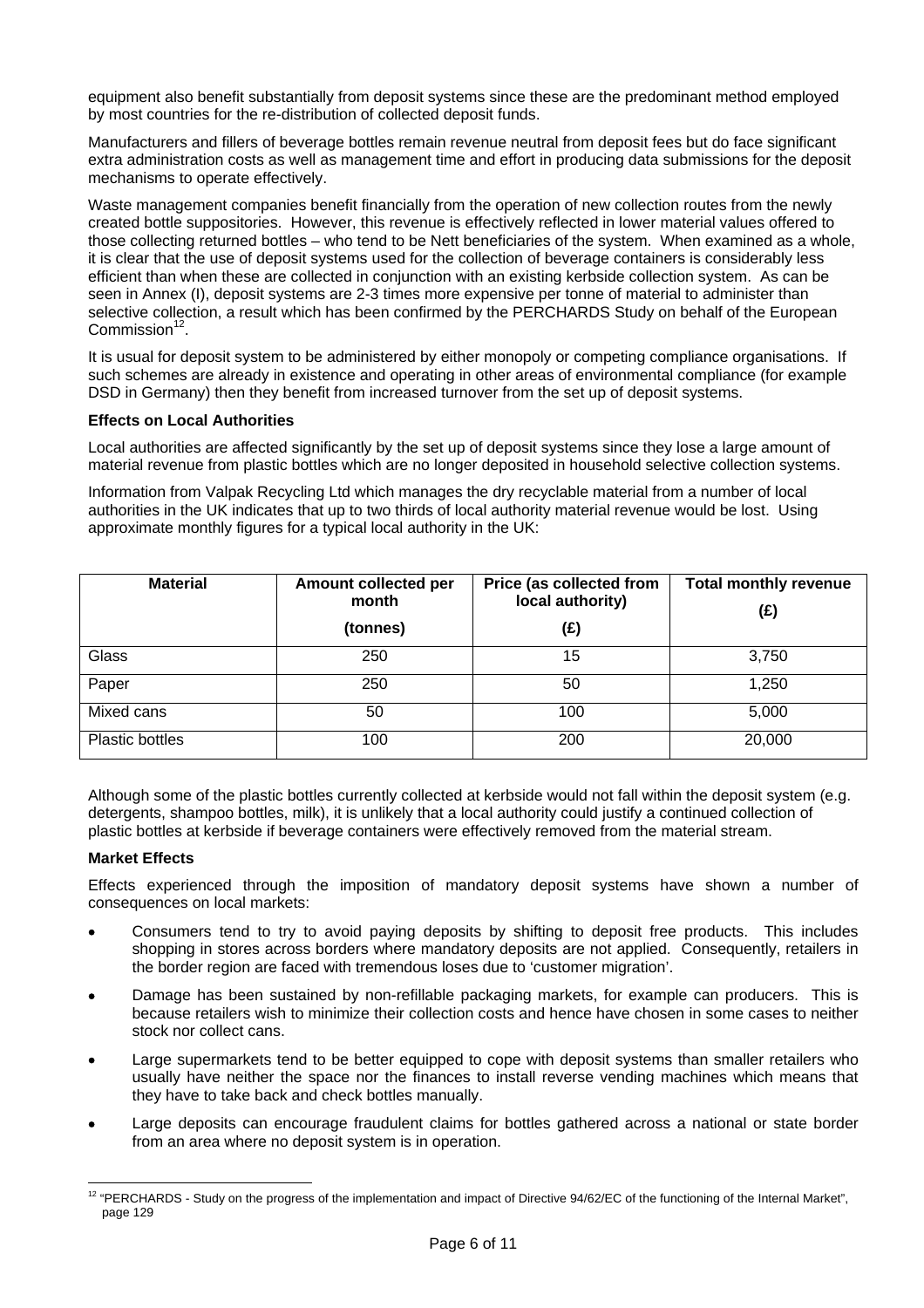Moreover, mandatory deposit systems can also introduce distortions to the EU internal market, as highlighted in the European Commission Report on the Implementation of Directive 94/62/EC on Packaging and Packaging Waste:

"*National measures can lead to distortions of competition and in some cases partitioning of the internal market, which contradicts the objectives of the directive. The beverage packaging sector has signalled such impacts from mandatory deposit systems for non-refillable containers."*

Indeed, there is a risk that a packaging produced in a Member State cannot be put on the market of another Member State having a mandatory deposit system into place because the packaging would not fit with the format imposed by the deposit system. The prospect of 27 different mandatory deposit systems and 27 different packaging requirements would make it very difficult for both small and large businesses to sell their packaging across the EU and could distort competition.

#### **Effects on Producer Responsibility and Consumers:**

The existing recycling systems which were set up in each Member State under the Packaging Directive are funded by industry using producer responsibility mechanisms described above. As such, costs for collection and recovery of end of life products are paid by producers and although it is understood that these must eventually be reflected in the prices paid by consumers, producer responsibility mechanisms enable producers to internalise and minimise these costs. Moreover, they are able to control these costs by optimising the packaging they choose to use.

Where separate systems are set up for the recovery of one-way beverage containers, costs for producers increase substantially due to the set up of extra handling, sorting and administration mechanisms over and above those already in place. In addition, producers have little or no control over these extra costs which tend to be passed in full to consumers (See Annex (I)).

Additional costs and space requirements also tend to encourage retailers to reduce shelf-space allocated to deposit-bearing products which in turn reduces the variety that they are willing to stock, thereby reducing consumer choice.

## **7.0 EU Law**

According to consistent case-law by the European Court of Justice ("ECJ"), Community law (as opposed to some national laws) "*does not establish a hierarchy between the reuse of packaging and the recovery of packaging waste*" and any "*policy of promoting the reuse* [(such as a mandatory deposit system (MDS)]) *is permitted only insofar as it is consistent with the Treaty*".

The two main issues are (i) respect of the provisions on free movements of goods and of Directive 94/62, and (ii) competition law provisions. We do not propose to discuss these areas in detail here although we are able to provide more information in this area if required. However, the main conclusions from an analysis of the EU laws with regard to the implementation of mandatory deposit systems are.

- **Obstacles to the free movement of goods**: MDS are likely to be obstacles to imports. They are therefore only legal where the benefits to the environment are clear and proportionate.
- **Availability**: Member States that introduce MDS must make sure that there are systems in place to which importers can easily accede in order to comply with their obligations.
- **Transition**: There need to be sufficient transition periods to give operators and in particular importers time to efficiently adapt their way of doing business to the new scheme.
- **Non-discriminatory access**: Any system must provide for non-discriminatory access for all fillers, retailers and other players that have obligations under the scheme.
- **Fees** need to be reasonable, proportionate and non-discriminatory.
- **No exchange of sensitive information**: Legislators and market participants must ensure that an MDS does not lead to artificial market transparency by exchanging sensitive information between competing retailers, fillers etc.
- **No exclusivity**: Customers must not be prevented from joining competing schemes.
- **No tying**: Tying of additional services to the operation of the deposit scheme can raise serious concerns.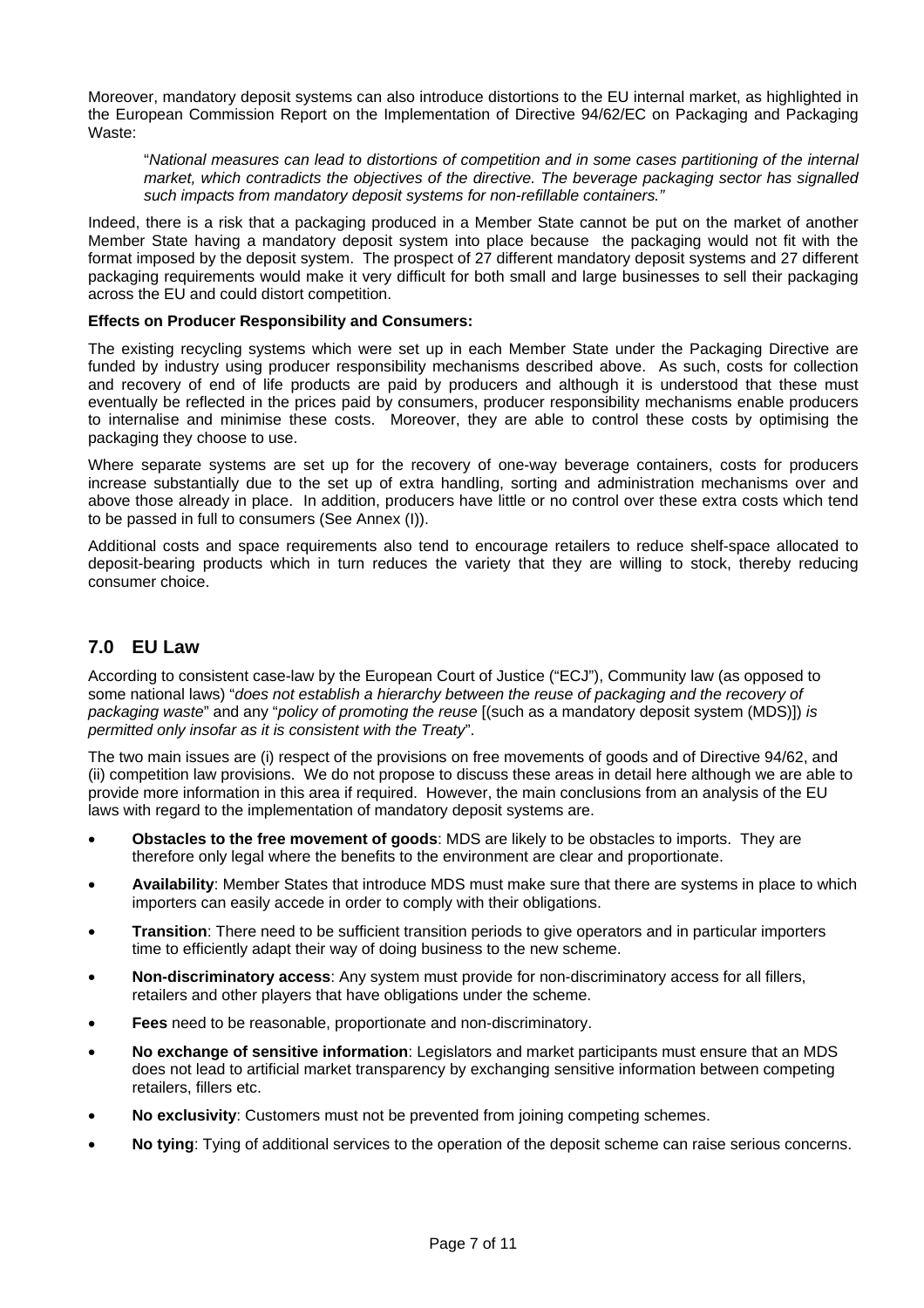## **Annex (I): Effects on Consumer Costs**

Comparing the costs that a filler has to pay for each one-way beverage container to the respective system and/or the retailers show discrepancies between the different solutions<sup>13</sup>: Moreover it has to be taken into account that the non-redeemed deposit is used in most of the deposit systems to co-finance the system.

|                             | Denmark <sup>14</sup> | Norway <sup>15</sup> | Austria <sup>16,17</sup>    | Belgium <sup>18,19</sup>    |
|-----------------------------|-----------------------|----------------------|-----------------------------|-----------------------------|
|                             | <b>DEPOSIT</b>        | <b>DEPOSIT</b>       | <b>KERBSIDE - Green Dot</b> | <b>KERBSIDE - Green Dot</b> |
| Can<br>Alu<br>0,33          | 2,8                   | $\overline{2}$       | 0,496                       | 0,21                        |
| Can<br><b>Steel</b><br>0,33 | 4,6                   | 4                    | 0,516                       | 0.063                       |
| <b>PET</b><br>bottle<br>0,5 | 4,5                   | 4                    | 1,830                       | 0,79                        |
| Glass<br>bottle<br>0,5      | 11,2                  | $\Lambda$ .          | 2,413                       | 0,70                        |

**Recovery costs per unit in various Member States** 



<span id="page-7-0"></span><sup>&</sup>lt;sup>13</sup> All figures are € Cents

<span id="page-7-6"></span>

<span id="page-7-1"></span><sup>14</sup> Moreover fillers have to pay in Denmark the yearly registration fee per filler/importer of  $\epsilon$  150,-.

<span id="page-7-2"></span><sup>&</sup>lt;sup>15</sup> Moreover fillers have to pay in Norway a general registration fee of €3.843,- as well as a registration fee per product of €640,-;

<span id="page-7-4"></span><span id="page-7-3"></span>

<sup>&</sup>lt;sup>16</sup> ARA – full cost system for the collection, sorting and recycling of all used packaging<br><sup>17</sup> Weight of aluminium-can: 13,40 g / Weight of steel-can: 25,80 g / Weight of PET-bottle: 30 g (incl. plastic label and plasti

<span id="page-7-5"></span><sup>&</sup>lt;sup>18</sup> FOST Plus - full cost system for the collection, sorting and recycling of all used packaging <sup>19</sup> Fees per 01.01.2007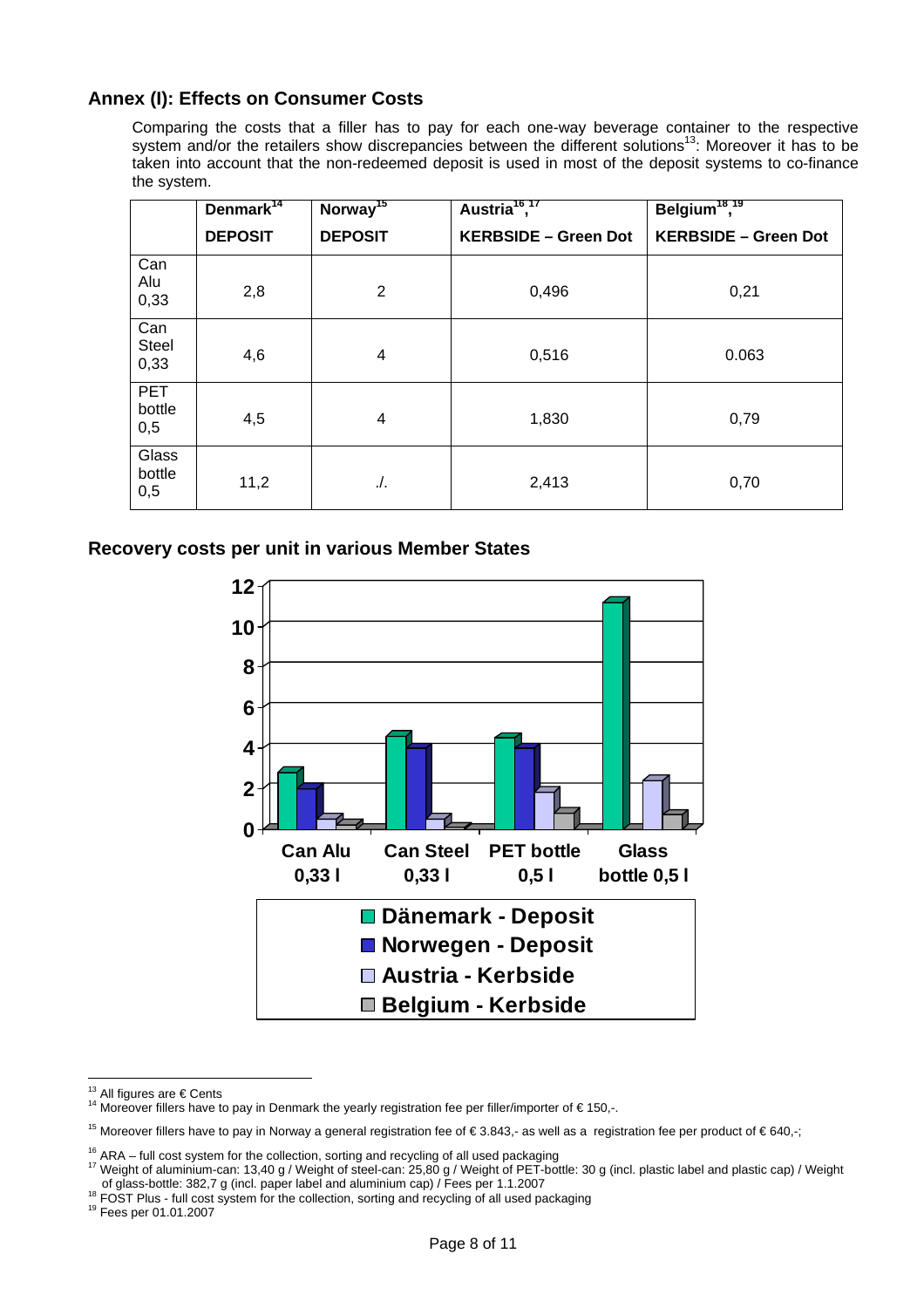

**Annex (II): Changes in Consumption Trends[20](#page-8-0)**

 $\overline{a}$ 

<span id="page-8-0"></span><sup>&</sup>lt;sup>20</sup> Development of the German quota for refillable beverages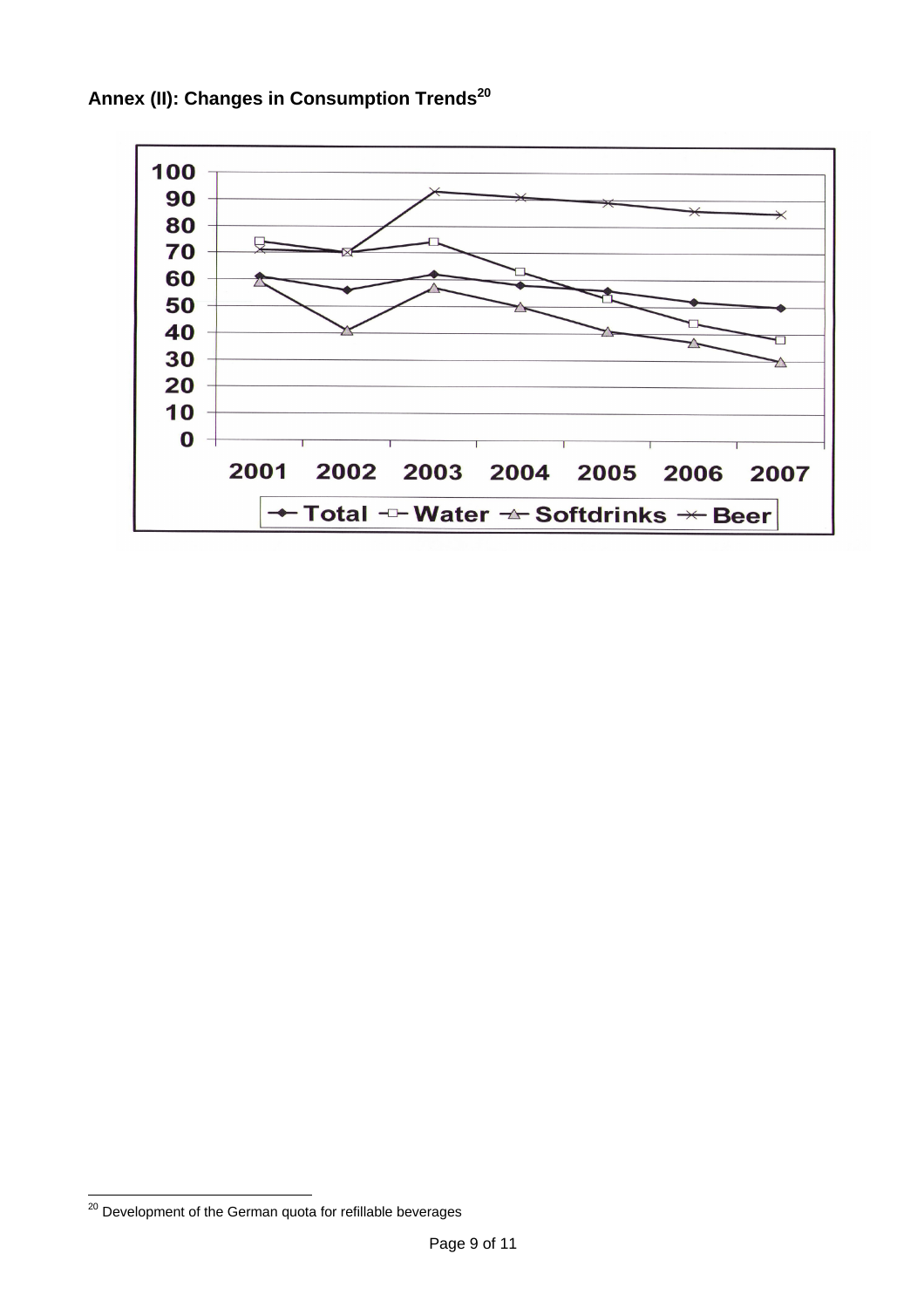**Annex (III):** Encams' policy recommendations for 'Food on the go' litter: available at http://www.encams.org/views/downloads/fotg\_policy.pdf

# **Food on the Go Litter**

#### **What is food on the go litter?**

Food on the go litter refers to any product that can be eaten or imbibed immediately upon exiting the premises in which it was bought, and that is found discarded in a public place. Also included in this definition is any packaging in which it was sold and the implements used to consume it.

#### **Is it a problem?**

Food on the go is the fastest growing type of litter. Over the last four years, drinks related litter has increased by 37%, confectionery packaging by 18% and fast food packaging by 18%. Increases have also been recorded in discarded food (10%) and snack packaging (8%).

Litter is one of the most important issues affecting local environmental quality. Local authorities spend millions on street cleansing and litter clearing each year. They also receive thousands of complaints from the public about this issue.

Not only does fast food litter generally degrade an area, it also contributes to rat infestations and a swelling bird population.

#### **Recommendations**

As people lead busier lives and licensing laws are reformed, the market for food on the go is increasing and more litter is being dropped.

ENCAMS believes that implementing each of the following policy recommendations will go a considerable way towards addressing some of the problems caused by litter arising from food on the go.

- *Members of the public to take responsibility for the correct disposal of their litter.* The most effective way to tackle problems created by the irresponsible disposal of food on the go litter is to stop people from dropping it in the first place. This can be achieved through a combination of sustained campaigning; education; enforcement; partnership working and more effective street cleansing.
- *More local authorities to take up the enforcement powers available to them.* The public supports fining as a means to prevent behaviour that impacts negatively on local environmental quality. This makes enforcement an important part of any strategy to reduce food on the go litter. ENCAMS believes that the Clean Neighbourhoods and Environment Act 2005 gives local authorities more powers to tackle litter and would like to see full use being made of them.
- *Businesses that experience problems with food on the go litter to sign up to Defra's voluntary code of practice.* 'Food on the Go' is a voluntary code of practice to encourage businesses, local authorities and town centre managers to work in partnership to identify workable solutions to reduce the amount of food on the go and its packaging littering the streets. ENCAMS believes that when businesses providing food